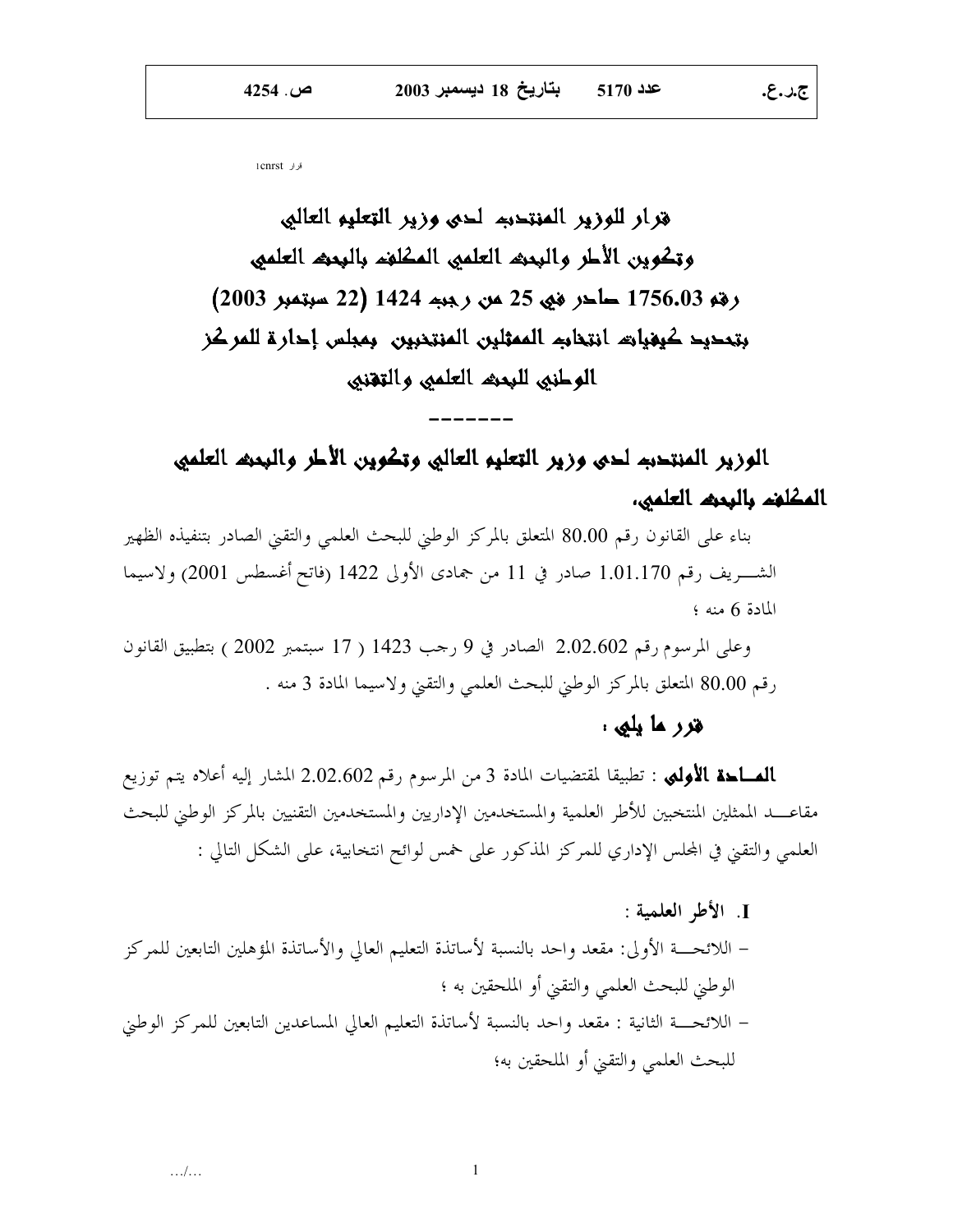II. المستخدمون الإداريون :

– اللائحة الثالثة : مقعد واحد بالنسبة لمحموع المستخدمين الإداريين بالمركز الوطني للبحث العلمي والستقني أو الملحقـــين بــــه التابعين لأطر المتصرفين ومفتشى المصالح المادية والمالية والإعلاميين المتخصصين أو لكل إطار آخر مماثل؛ – اللائحـــة الـــرابعة : مقعد واحد بالنسبة لمحموع المستخدمين الإداريين بالمركز الوطني للبحث العلمي والتقني أو الملحقين به التابعين لأطر المتصرفين المساعدين والممونين والإعلاميين وأساتذة التعليم الثانوي الإعدادي وأساتذة التعليم الابتدائي والمحررين والكتاب أو لكل إطار آحر مماثل؛ III. المستخدمون التقنيون : – اللائحـــة الخامســـة : مقعد واحد بالنسبة لمحموع المستخدمين التقنيين بالمركز الوطني للبحث العلمـــي والـــتقيٰ أو الملحقـــين به التابعين لأطر مهندسي الدولة و مهندسي التطبيق والتقنيين

**الماحة الثانية** : يعتبر ناحبين في اللائحة التي تعنيهم من أجل انتخاب ممثليهم داخل مجلس إدارة المركز الوطني للبحث العلمي والتقيي:

والملحقين التربويين أو لكل إطار آحر مماثل؛

- بالنســـبة للائحة الأولى، جميع أساتذة التعليم العالي والأساتذة المؤهلين المرسمين التابعين للمركز أو الملحقين به ؛
- بالنسبة للائحة الثانية، جميع أساتذة التعليم العالي المساعدين المرسمين التابعين للمركز أوالملحقين به ؛
- بالنســـبة للائحـــة الثالثة، جميع المستخدمين المرسمين بالمركز أو الملحقين به التابعين لأطر المتصرفين ومفتشى المصالح المادية والمالية والإعلاميين المتخصصين أو لكل إطار آخر مماثل؛
- بالنســـبة للائحة الرابعة، جميع المستخدمين المرسمين بالمركز أو الملحقين به التابعين لأطر المتصرفين المســـاعدين والممــــونين والإعلاميين وأساتذة التعليم الثانوي الإعدادي وأساتذة التعليم الابتدائي والمحررين والكتاب أو لكل إطار آخر مماثل؛
- بالنســـبة للائحة الخامسة، جميع المستخدمين المرسمين بالمركز أو الملحقين به التابعين لأطر مهندسي الدولة ومهندسي التطبيق والتقنيين والملحقين التربويين أو لكل إطار آخر مماثل.

**الصـاحة الثالـثة :** يعتبر مترشحين لتمثيل نظرائهم داخل مجلس إدارة المركز الوطني للبحث العلمي والتقيِّ وذلك حسب اللوائح السالفة الذكر :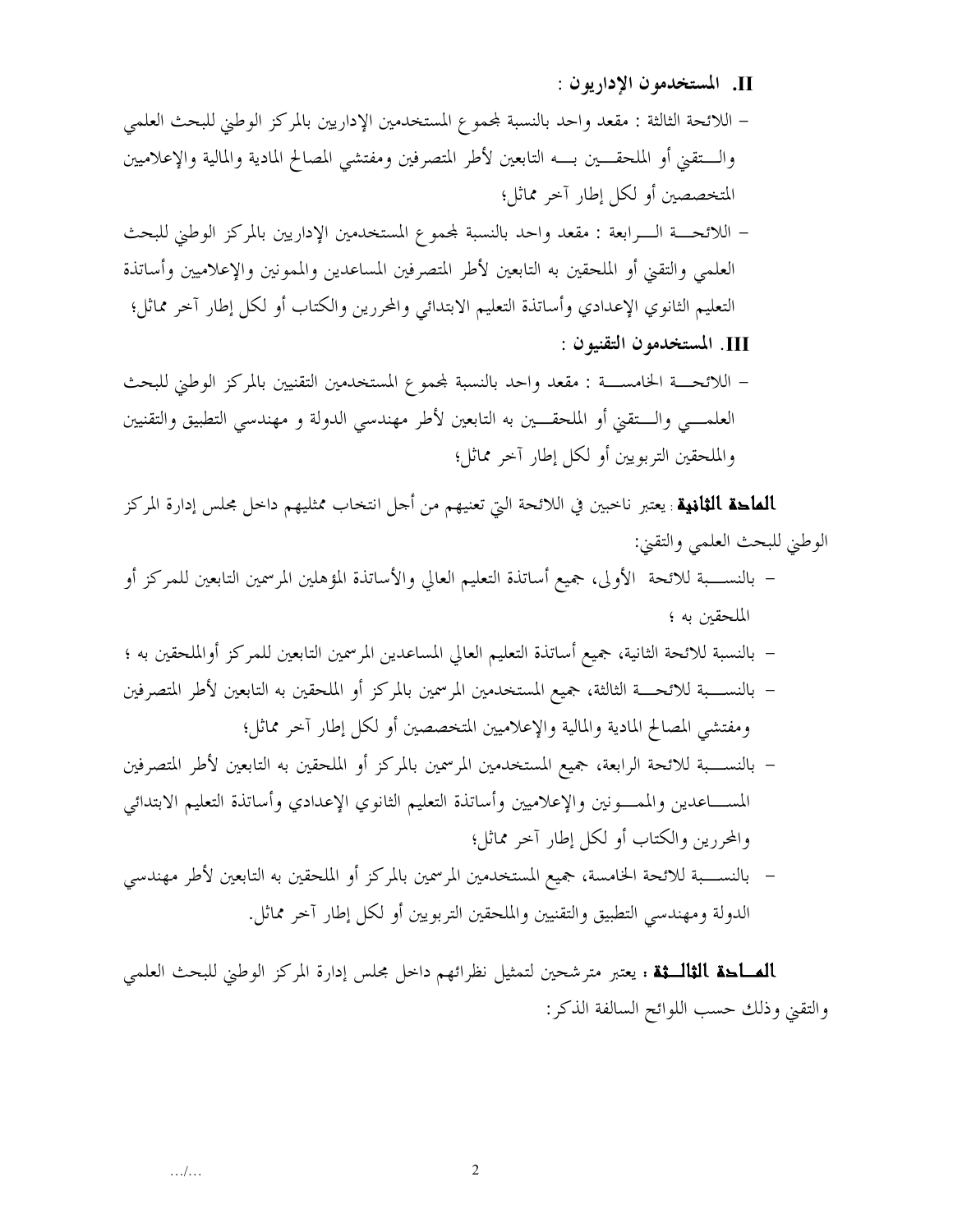- بالنســــبة للائحة الأولى، جميع أساتذة التعليم العالي والأساتذة المؤهلين المرسمين أو الملحقين والذين يزاولون عملهم بالمركز لمدة سنة على الأقل ؛
- بالنســـبة للائحة الثانية، جميع أساتذة التعليم العالي المساعدين المرسمين أو الملحقين والذين يزاولون عملهم بالمركز لمدة سنة على الأقل ؛
- بالنســـبة للائحـــة الثالثة، جميع المستخدمين المرسمين أو الملحقين التابعين لأطر المتصرفين ومفتشي المصـــالح الماديــــة والمالية والإعلاميين المتخصصين أو لكل إطار آخر مماثل والذين يزاولون عملهم بالمركز لمدة سنة على الأقل ؛
- بالنســـبة للائحة الرابعة، جميع المستخدمين المرسمين أو الملحقين التابعين لأطر المتصرفين المساعدين والممسونين والإعلامسيين وأساتذة التعليم الثانوي الإعدادي وأساتذة التعليم الابتدائي والمحررين والكتاب أو لكل إطار آخر مماثل والذين يزاولون عملهم بالمركز لمدة سنة على الأقل ؛ – بالنســـبة للائحـــة الخامسة، جميع المستخدمين المرسمين أو الملحقين التابعين لأطر مهندسي الدولة ومهندســـي التطبيق والتقنيين والملحقين التربويين أو لكل إطار آخر مماثل والذين يزاولون عملهم بالمركز لمدة سنة على الأقل.

**الماحة الرابعة :** لا يجوز أن يعتبر مترشحا أي من الأطر العلمية والمستخدمين الإداريين والمستخدمين التقنيين المستفيدين من إجازة مرض متوسطة أو طويلة الأمد حسب النصوص التشريعية والتنظيمية الجاري بما العمل، أو الذين تعرضوا لعقوبة القهقرة من الدرجة أو الحرمان المؤقت من كل أجرة أو أية عقوبة أخرى أشد منها.

**الصـاحة الغامسة :** ينظم الانتخاب من طرف لجنة انتخابات تتألف من مدير المركز أو ممثله، رئيسا وكذا من أكبر و أصغر الناحبين سنا في اللائحة المعنية واللذين لم يرشحا نفسيهما. وفي حالة التساوي في السن، يتم البت في الأمر عن طريق القرعة بحضور المعنيين بالأمر. تسهر لجنة الانتخابات السالفة الذكر على حسن سير العمليات الانتخابية وعلى الخصوص : – حصر اللوائح النهائية للمتر شحين المشار إليها في المادة 3 أعلاه؛ - تعيين مكتب أو مكاتب التصويت، عند الاقتضاء؛ - تحديد ساعة افتتاح الاقتراع وساعة إغلاقه؛ - مراقبة فرز الأصوات؛ - إعلان النتائج؛ - البت في جميع القضايا التي تثيرها العمليات الانتخابية؛ - تضمين نتائج الفرز في المحضر المشار إليه في المادة 10 أدناه.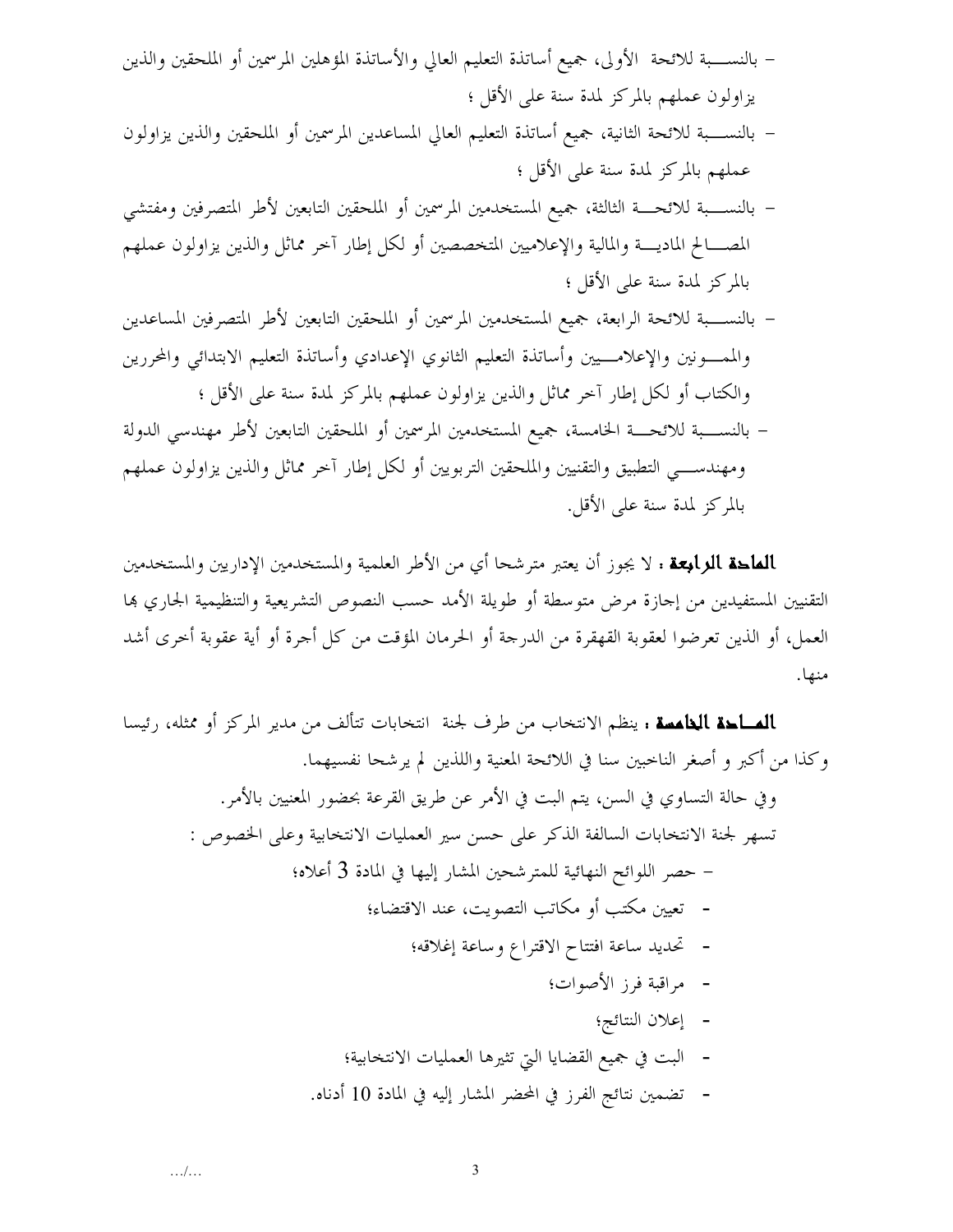**الصـاحة الساحسة :** يحدد تاريخ الاقتراع من طرف مدير المركز. و يبلغ هذا التاريخ ولوائح الناخبين إلى علم الناخبين بواسطة تعليق الإعلانات في الأماكن المخصصة بالمركز لهذا الغرض.

يفتح لدى مدير المركز قبل هذا التاريخ بعشرين يوما التسحيل في لائحة المترشحين، ويختتم بعد ذلك بخمسة أيام.

تـــبلغ اللوائح النهائية للمترشحين التي تحددها لجنة الانتخابات المنصوص عليها في المادة 5 أعلاه وكذا مكان وتاريخ وساعة التصويت إلى علم الناخبين بواسطة تعليق الإعلانات في الأماكن المخصصة بالمركز لهذا الغرض قبل تاريخ الاقتراع بثمانية أيام على الأقل.

**المُعاجمة السابعة :** كل الآحال المنصوص عليها في هذا القرار آحال كاملة لا يحسب فيها اليوم الأول ولا اليوم الأخير. وتحسب أيام الأعياد كأيام عمل في تقدير الآحال. غير أن تاريخ الانتخاب يجب ألا يصادف يوم عيد أو فترة عطلة . ويشارك الناحبون في الاقتراع بالتصويت الشخصي والمباشر. وتتم الانتخابات بالاقتراع السري الأحادي الاسمى وبالأغلبية النسبية للأصوات المعبر عنها.

**الصـاحة الثامنة :** يجب على كل ناحب قبل المشاركة في الاقتراع أن يدلي ببطاقة تعريفه الوطنية أو وثيقة تقوم مقامها و يوقع أمام اسمه في لائحة الناحبين.

لا يمكن أن تشمل ورقة التصويت أكثر من اسم مترشح واحد يتم انتخابه بالنسبة للائحة المعنية.

**المُهاجة التاسِعة :** يتم فرز الأصوات مباشرة بعد اختتام الاقتراع. ويجب أن تستمر عملية الفرز دون انقطاع إلى نمايتها وفق الشروط التي تحددها لجنة الانتخابات المنصوص عليها في المادة 5 أعلاه.

وتعتبر ملغاة : أ– الأوراق التي تحمل عددا من الأسماء يفوق العدد المقرر بالنسبة للائحة المعنية أو تحمل اسما غير مسجل في اللائحة النهائية للمتر شحين؛ ب– الأوراق أو الأغلفة التي تتضمن كتابات أو تحمل علامة خارجية أو داخلية من شألها أن تضر بسرية التصويت؛ ت– الأوراق التي يعثر عليها في صندوق الاقتراع بدون غلاف أو في أغلفة غير قانونية. ولا تحتسب الأوراق البيضاء والملغاة من بين الأصوات المعبر عنها. وينتخب بمجلس إدارة المركز الوطني للبحث العلمي والتقيي، في حدود المقعد المخصص لكل لائحة، المترشح الذي حصل بالنسبة للائحة التي تعنيه على أكبر عدد من الأصوات.